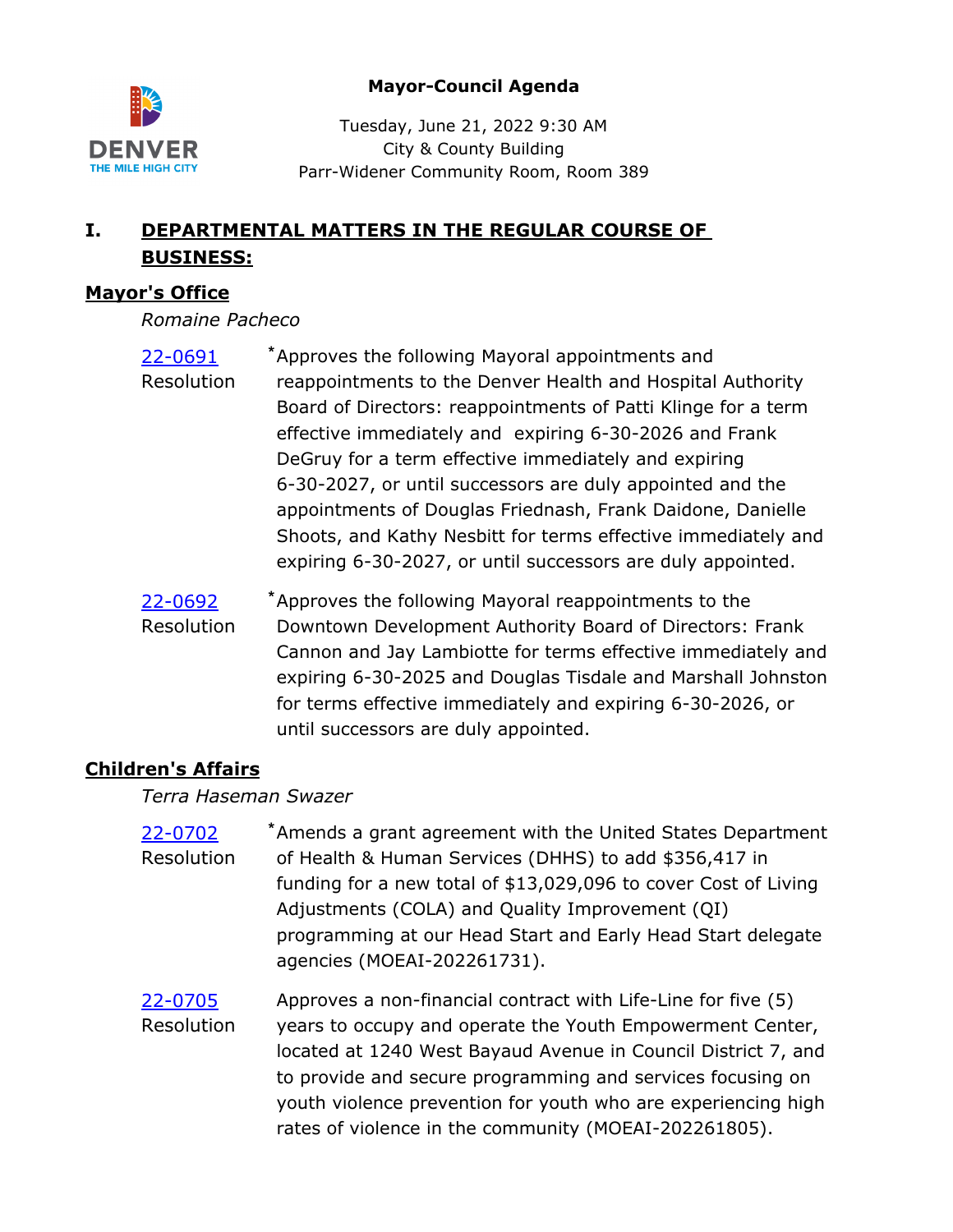### **Denver International Airport**

#### *Carolina Flores*

[22-0706](http://denver.legistar.com/gateway.aspx?m=l&id=/matter.aspx?key=21773) \* Approves an on-call contract with Smith Environmental and Engineering for \$1,000,000 and three (3) years, with two (2) one-year optional extensions, to provide environmental engineering design services at Denver International Airport in Council District 11 (202157834). Resolution

#### **Department of Housing Stability**

*Jack Wylie*

[22-0718](http://denver.legistar.com/gateway.aspx?m=l&id=/matter.aspx?key=21785) <sup>\*</sup> Amends an agreement with Roth Property Maintenance, LLC by adding \$105,122 for a new total of \$756,177 and six months for a new end date of 12-31-2022 to continue providing housekeeping services at non-congregate sheltering locations for persons experiencing homelessness (HOST-202263206-06). Resolution

#### **Department of Public Health and Environment**

#### *Will Fenton & Robert George*

[22-0711](http://denver.legistar.com/gateway.aspx?m=l&id=/matter.aspx?key=21778) \* Amends an intergovernmental agreement with University of Colorado Hospital Authority (UCHA) by adding \$324,700 for a new total of \$1,425,314 and one year for a new end date of 2-28-2023 for medical case management, mental health, substance abuse outpatient care, outpatient/ambulatory health and early intervention services to individuals living with HIV/AIDS in the Denver Transitional Grant Area, citywide (202262927-02). Bill

#### **Department of Transportation and Infrastructure**

#### *Jason Gallardo*

- [22-0696](http://denver.legistar.com/gateway.aspx?m=l&id=/matter.aspx?key=21763) <sup>\*</sup>Grants a revocable permit, subject to certain terms and conditions, to RPAI Chestnut, LP, their successors, and assigns, to encroach into the right-of-way with a surface parking lot and electric charging stations located on the north side of 20th Street at 2099 Chestnut Place in Council District 9. Resolution
- [22-0697](http://denver.legistar.com/gateway.aspx?m=l&id=/matter.aspx?key=21764) \* Relinquishes the permanent easement in its entirety as established in the Permanent Easement for Right-of-Way Area with Recordation No. 2020066025, located at 3756 North Federal Boulevard in Council District 1. Bill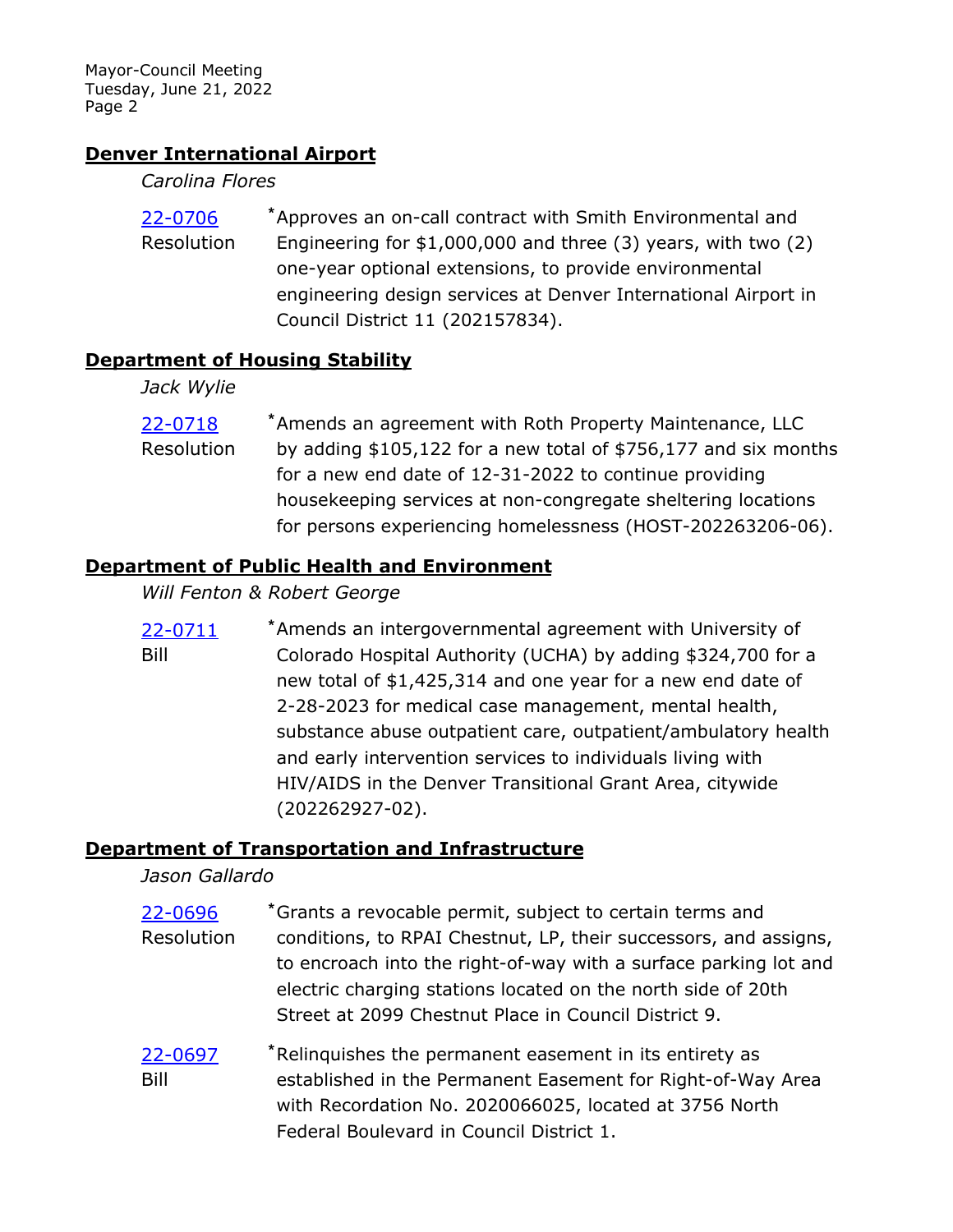| 22-0698<br>Resolution | *Dedicates a parcel of land as public right-of-way as North<br>University Boulevard, located at the intersection of North<br>University Boulevard and East 3rd Avenue in Council District<br>10.                                                                                         |
|-----------------------|------------------------------------------------------------------------------------------------------------------------------------------------------------------------------------------------------------------------------------------------------------------------------------------|
| 22-0707<br>Resolution | *Amends a contract with Deighton Associates LTD. by adding<br>\$307.847.89 for a new total of \$2,171,690.34 and one (1) year<br>for a new end date of 6-30-2023 to provide asset management<br>software and consulting services for city-owned infrastructure,<br>citywide (201627262). |
| 22-0708<br>Resolution | *Grants a revocable permit, subject to certain terms and<br>conditions, to RAR2 - 444 East 19th, LLC, their successors and<br>assigns, to encroach into the right-of-way with an enclosed<br>patio at 494 East 19th Avenue in Council District 10.                                       |

## **Finance**

*Michael Kerrigan, Kiki Turner, Nikki McCabe & Lisa Lumley*

| 22-0703<br>Bill       | *Amends the Service Plan for the Southeast Public<br>Improvement Metropolitan District to authorize financing parks<br>and recreation services in Council District 4.                                                                                                                         |
|-----------------------|-----------------------------------------------------------------------------------------------------------------------------------------------------------------------------------------------------------------------------------------------------------------------------------------------|
| 22-0709<br>Bill       | *Amends Ordinance 21-0291 creating the Transportation and<br>Mobility Special Revenue Fund to expand allowable revenue<br>received into the fund and memorialize certain intended<br>revenue sources for the fund.                                                                            |
| 22-0710<br>Bill       | *Approves an appropriation in the General Fund to make a cash<br>transfer to the Transportation and Mobility Special Revenue<br>Fund and a cash transfer from the Transportation and Mobility<br>Special Revenue Fund to the Transportation and Mobility<br>Capital projects Fund.            |
| 22-0712<br>Resolution | *Amends a lease with PRRC, LLC for city owned property at<br>3300 Kalamath Street in Council District 1 to change the rent<br>commencement date to the earlier of completion of parking lot<br>improvements or 7-1-2022 and changes the termination date<br>to 6-3-2032 (FINAN-202157861-02). |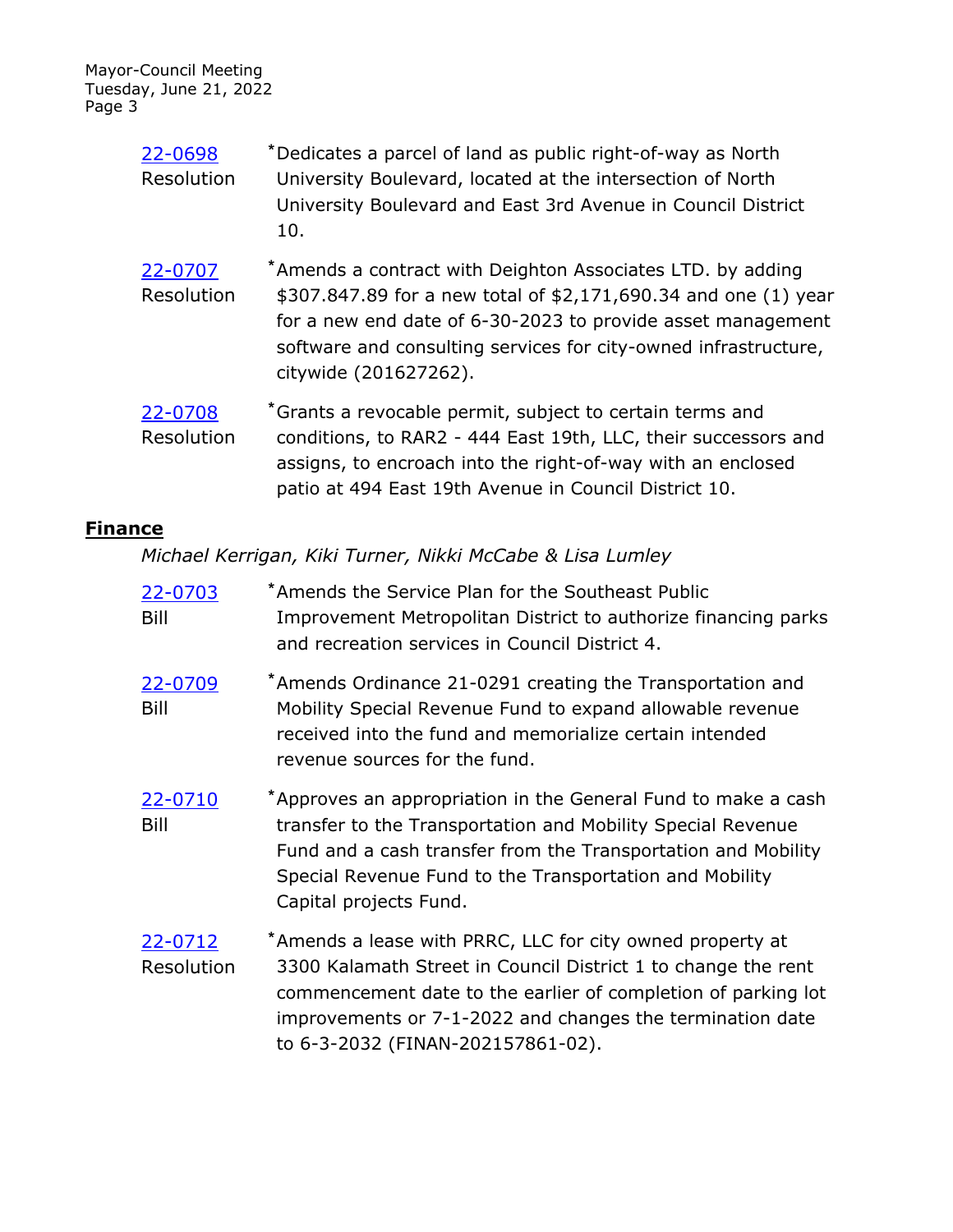### **General Services**

*Brenda Hannu & Russ Cromie*

| 22-0701    | *Approves a purchase order with Mechanical Products NSW,     |
|------------|--------------------------------------------------------------|
| Resolution | LLC, for \$852,782.70 and through 12-31-2022 for specialized |
|            | HVAC upgrades at all City-owned recreation centers to help   |
|            | prevent the spread of Covid-19 (PO-00116495).                |

#### **Human Services**

*Vince Rivera*

[22-0693](http://denver.legistar.com/gateway.aspx?m=l&id=/matter.aspx?key=21760) \* Amends a contract with Bayaud Enterprises, Inc. to add \$384,985 for a new contract total of \$1,154,955 and one year for a new end date of 6-30-2023 to continue providing intensive case management services to assist Colorado Works (CW)/Temporary Assistance for Needy Families (TANF) participants to gain employment, educational opportunities, or connection to services (SOCSV-202054939-03, SOCSV-202262903-03). Resolution

## **Office of Human Resources**

*Blair Malloy*

[22-0700](http://denver.legistar.com/gateway.aspx?m=l&id=/matter.aspx?key=21767) \* Amends the Classification and Pay Plan by changing the titles of the Motor Vehicle classification series and abolishing one classification. Bill

## **Safety**

*Patrick Hedrick & Laura Wachter*

- [22-0695](http://denver.legistar.com/gateway.aspx?m=l&id=/matter.aspx?key=21762) \* Approves a grant agreement with the State of Colorado Department of Human Services, Division of Youth Services for \$1,599,578.17 and through 6-30-2023 for detention screening and pre-trial release services for youth in the 2nd Judicial District (SAFTY-202263432). Bill
- [22-0714](http://denver.legistar.com/gateway.aspx?m=l&id=/matter.aspx?key=21781) <sup>\*</sup> Amends a contract with LexisNexis Risk Solutions FL, Inc. to add \$750,000 for a new contract total of \$1,500,000 due to increased use of the fee-based search investigative database, citywide. No change to contract duration (SAFTY-201952993-00, SAFTY-202263588-01). Resolution

## **II. MATTERS FOR COUNCIL DISCUSSION:**